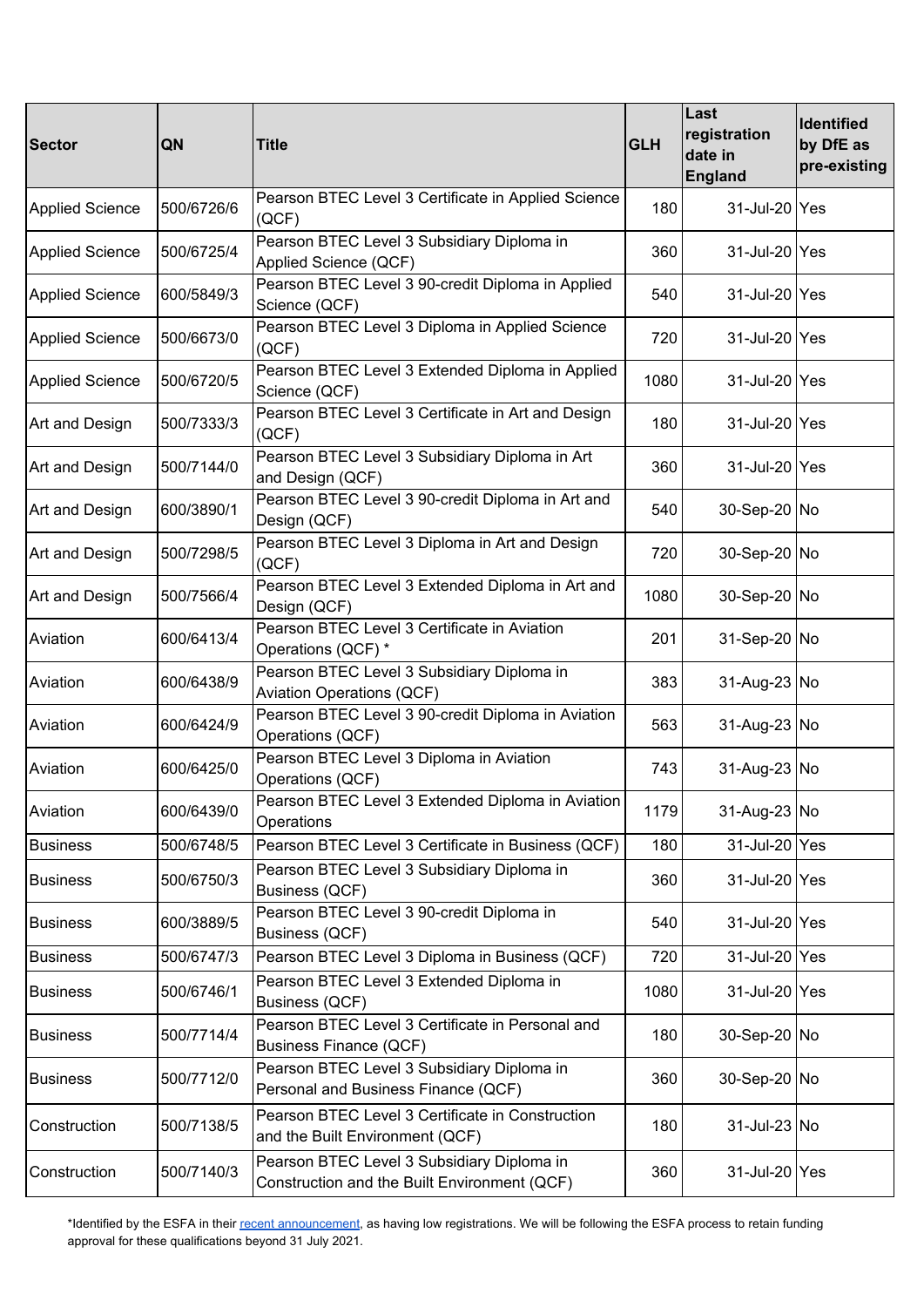| Construction          | 601/1095/8 | Pearson BTEC Level 3 90-credit Diploma in<br>Construction and the Built Environment (QCF) | 540  | 31-Jul-20 Yes |  |
|-----------------------|------------|-------------------------------------------------------------------------------------------|------|---------------|--|
| Construction          | 500/7137/3 | Pearson BTEC Level 3 Diploma in Construction and<br>the Built Environment (QCF)           | 720  | 31-Jul-20 Yes |  |
| Construction          | 500/7139/7 | Pearson BTEC Level 3 Extended Diploma in<br>Construction and the Built Environment (QCF)  | 1080 | 31-Jul-20 Yes |  |
| Creative Media        | 500/7845/8 | Pearson BTEC Level 3 Certificate in Creative Media<br>Production (QCF)                    | 180  | 30-Sep-23 No  |  |
| <b>Creative Media</b> | 500/7842/2 | Pearson BTEC Level 3 Subsidiary Diploma in<br>Creative Media Production (QCF)             | 360  | 30-Sep-23 No  |  |
| <b>Creative Media</b> | 600/6445/6 | Pearson BTEC Level 3 90-credit Diploma in Creative<br>Media Production (QCF)              | 540  | 30-Sep-20 No  |  |
| <b>Creative Media</b> | 500/7888/4 | Pearson BTEC Level 3 Diploma in Creative Media<br>Production (QCF)                        | 720  | 30-Sep-23 No  |  |
| <b>Creative Media</b> | 500/7878/1 | Pearson BTEC Level 3 Extended Diploma in<br>Creative Media Production (QCF)               | 1080 | 30-Sep-20 No  |  |
| Dental                | 601/3492/6 | Pearson BTEC Level 3 Diploma in Dental<br>Technology                                      | 299  | 31-Aug-20 No  |  |
| Dental                | 601/3493/8 | Pearson BTEC Level 3 Extended Diploma in Dental<br>Technology                             | 1060 | 31-Aug-20 No  |  |
| Engineering           | 500/8156/1 | Pearson BTEC Level 3 Certificate in Engineering<br>(QCF)                                  | 180  | 31-Jul-20 Yes |  |
| Engineering           | 500/7841/0 | Pearson BTEC Level 3 Subsidiary Diploma in<br>Engineering (QCF)                           | 360  | 30-Sep-20 No  |  |
| Engineering           | 600/3888/3 | Pearson BTEC Level 3 90-credit Diploma in<br>Engineering (QCF)                            | 540  | 30-Sep-20 No  |  |
| Engineering           | 500/8154/8 | Pearson BTEC Level 3 Diploma in Engineering<br>(QCF)                                      | 720  | 31-Jul-20 Yes |  |
| Engineering           | 500/8165/2 | Pearson BTEC Level 3 Extended Diploma in<br>Engineering (QCF)                             | 1080 | 31-Jul-20 Yes |  |
| Engineering           | 500/7799/5 | Pearson BTEC Level 3 Diploma in Aeronautical<br>Engineering (QCF)                         | 720  | 31-Jul-20 Yes |  |
| Engineering           | 500/7800/8 | Pearson BTEC Level 3 Extended Diploma in<br>Aeronautical Engineering (QCF)                | 1080 | 31-Jul-20 Yes |  |
| Engineering           | 500/8099/4 | Pearson BTEC Level 3 Extended Diploma in Aircraft<br>Maintenance (QCF)                    | 1080 | 30-Sep-20 No  |  |
| Engineering           | 500/8098/2 | Pearson BTEC Level 3 Diploma in<br>Electrical/Electronic Engineering (QCF)                | 720  | 31-Jul-20 Yes |  |
| Engineering           | 500/8097/0 | Pearson BTEC Level 3 Extended Diploma in<br>Electrical/Electronic Engineering (QCF)       | 1080 | 31-Jul-20 Yes |  |
| Engineering           | 500/7319/9 | Pearson BTEC Level 3 Diploma in Manufacturing<br>Engineering (QCF)                        | 720  | 31-Jul-20 Yes |  |
| Engineering           | 500/7314/X | Pearson BTEC Level 3 Extended Diploma in<br>Manufacturing Engineering (QCF)               | 1080 | 31-Jul-20 Yes |  |
| Engineering           | 500/7283/3 | Pearson BTEC Level 3 Diploma in Mechanical<br>Engineering (QCF)                           | 720  | 31-Jul-20 Yes |  |
| Engineering           | 500/7296/1 | Pearson BTEC Level 3 Extended Diploma in<br>Mechanical Engineering (QCF)                  | 1080 | 31-Jul-20 Yes |  |
| Engineering           | 500/7315/1 | Pearson BTEC Level 3 Diploma in Operations and<br>Maintenance Engineering (QCF)           | 720  | 30-Sep-20 No  |  |
| Engineering           | 500/7317/5 | Pearson BTEC Level 3 Extended Diploma in<br>Operations and Maintenance Engineering (QCF)  | 1080 | 30-Sep-20 No  |  |

\*Identified by the ESFA in their recent [announcement](https://www.gov.uk/government/publications/withdrawal-of-funding-approval-from-qualifications-with-low-and-no-publicly-funded-enrolments), as having low registrations. We will be following the ESFA process to retain funding approval for these qualifications beyond 31 July 2021.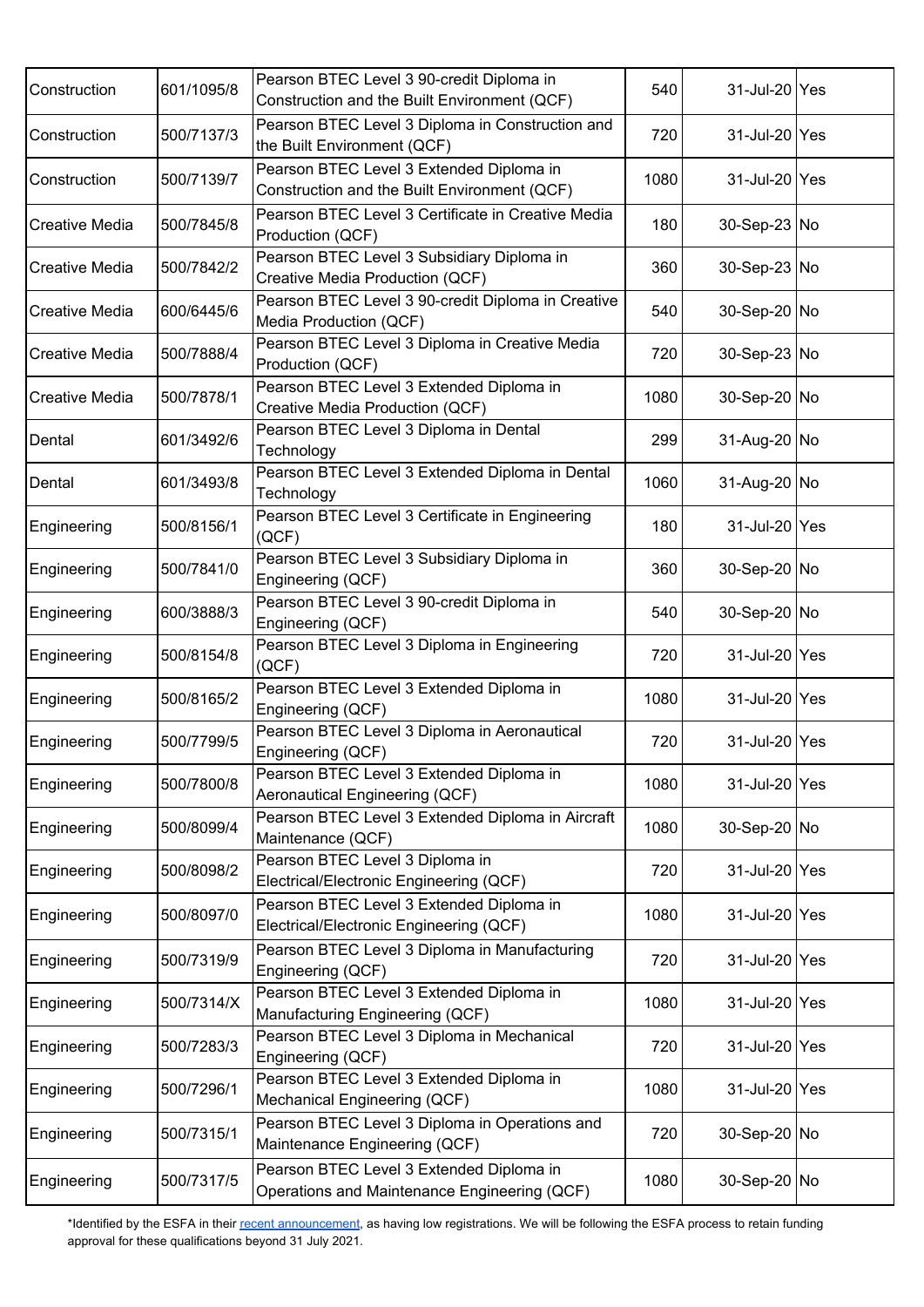| Enterprise                       | 500/6245/1 | Pearson BTEC Level 3 Subsidiary Diploma in<br>Understanding Enterprise and Entrepreneurship<br>(QCF) | 360  | 31-Jul-20 Yes |  |
|----------------------------------|------------|------------------------------------------------------------------------------------------------------|------|---------------|--|
| Enterprise                       | 601/0501/X | Pearson BTEC Level 3 90-credit Diploma in<br>Enterprise and Entrepreneurship (QCF)                   | 540  | 31-Jul-20 Yes |  |
| Enterprise                       | 500/6246/3 | Pearson BTEC Level 3 Diploma in Enterprise and<br>Entrepreneurship (QCF)                             | 720  | 31-Jul-20 Yes |  |
| Enterprise                       | 601/0502/1 | Pearson BTEC Level 3 Extended Diploma in<br>Enterprise and Entrepreneurship (QCF)                    | 1080 | 31-Jul-20 Yes |  |
| <b>Health and Social</b><br>Care | 500/9316/2 | Pearson BTEC Level 3 Certificate in Health and<br>Social Care (QCF)                                  | 180  | 31-Jul-20 No  |  |
| <b>Health and Social</b><br>Care | 500/9317/4 | Pearson BTEC Level 3 Subsidiary Diploma in Health<br>and Social Care (QCF)                           | 360  | 31-Jul-20 Yes |  |
| <b>Health and Social</b><br>Care | 600/6178/9 | Pearson BTEC Level 3 90-credit Diploma in Health<br>and Social Care (QCF)                            | 540  | 31-Jul-20 Yes |  |
| Health and Social<br>Care        | 500/9465/8 | Pearson BTEC Level 3 Diploma in Health and Social<br>Care (QCF)                                      | 720  | 31-Jul-20 Yes |  |
| <b>Health and Social</b><br>Care | 500/9501/8 | Pearson BTEC Level 3 Extended Diploma in Health<br>and Social Care (QCF)                             | 1080 | 31-Jul-20 Yes |  |
| <b>Health and Social</b><br>Care | 500/9939/5 | Pearson BTEC Level 3 Diploma in Pharmaceutical<br>Science (QCF)                                      | 720  | 30-Sep-20 No  |  |
| Hospitality                      | 500/8195/0 | Pearson BTEC Level 3 Certificate in Hospitality<br>(QCF)                                             | 180  | 31-Aug-23 No  |  |
| Hospitality                      | 500/8197/4 | Pearson BTEC Level 3 Subsidiary Diploma in<br>Hospitality (QCF)                                      | 360  | 31-Aug-23 No  |  |
| Hospitality                      | 601/1096/X | Pearson BTEC Level 3 90-credit Diploma in<br>Hospitality (QCF)                                       | 540  | 31-Aug-23 No  |  |
| Hospitality                      | 500/8196/2 | Pearson BTEC Level 3 Diploma in Hospitality (QCF)                                                    | 720  | 31-Aug-23 No  |  |
| Hospitality                      | 500/8209/7 | Pearson BTEC Level 3 Extended Diploma in<br>Hospitality (QCF)                                        | 1080 | 31-Aug-23 No  |  |
| IT and Computing                 | 500/9148/7 | Pearson BTEC Level 3 Certificate in IT (QCF)                                                         | 180  | 31-Jul-20 Yes |  |
| IT and Computing 500/9147/5      |            | Pearson BTEC Level 3 Subsidiary Diploma in IT<br>(QCF)                                               | 360  | 31-Jul-20 Yes |  |
| IT and Computing 600/3887/1      |            | Pearson BTEC Level 3 90-credit Diploma in IT<br>(QCF)                                                | 540  | 31-Jul-20 Yes |  |
| IT and Computing 500/9150/5      |            | Pearson BTEC Level 3 Diploma in IT (QCF)                                                             | 720  | 31-Aug-23 No  |  |
| IT and Computing 500/9149/9      |            | Pearson BTEC Level 3 Extended Diploma in IT<br>(QCF)                                                 | 1080 | 31-Aug-23 No  |  |
| Land-based                       | 500/8237/1 | Pearson BTEC Level 3 Certificate in Agriculture<br>(QCF)                                             | 180  | 30-Sep-20 No  |  |
| Land-based                       | 500/8242/5 | Pearson BTEC Level 3 Subsidiary Diploma in<br>Agriculture (QCF)                                      | 360  | 31-Jul-20 Yes |  |
| Land-based                       | 601/1097/1 | Pearson BTEC Level 3 90-credit Diploma in<br>Agriculture (QCF)                                       | 540  | 30-Sep-20 No  |  |
| Land-based                       | 500/8240/1 | Pearson BTEC Level 3 Diploma in Agriculture (QCF)                                                    | 720  | 30-Sep-20 No  |  |
| Land-based                       | 500/8301/6 | Pearson BTEC Level 3 Extended Diploma in<br>Agriculture (QCF)                                        | 1080 | 30-Sep-20 Yes |  |
| Land-based                       | 500/8380/6 | Pearson BTEC Level 3 Certificate in Animal<br>Management (QCF)                                       | 180  | 31-Jul-20 No  |  |
| Land-based                       | 500/8243/7 | Pearson BTEC Level 3 Subsidiary Diploma in Animal<br>Management (QCF)                                | 360  | 30-Sep-20 Yes |  |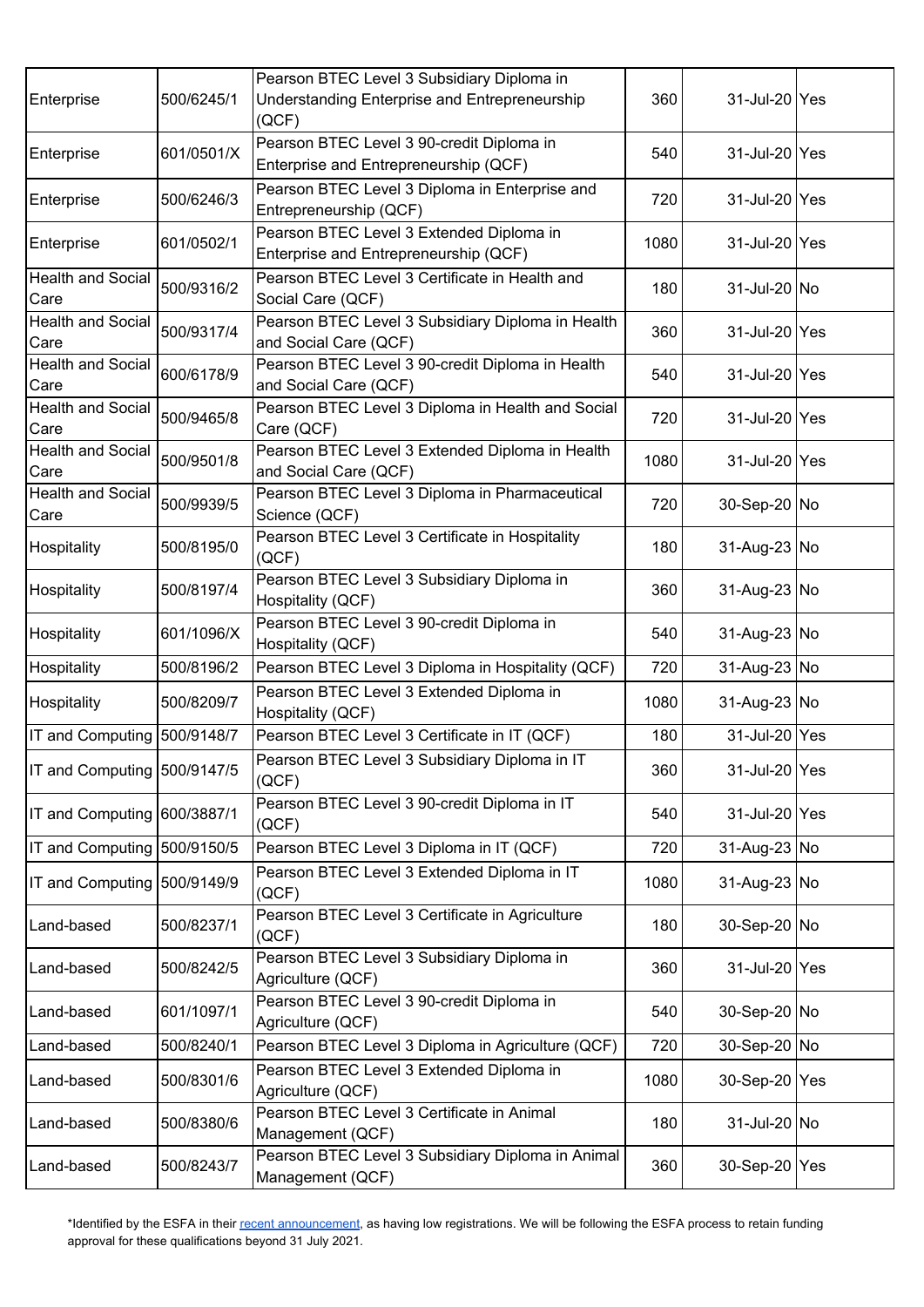| Land-based | 601/0563/X | Pearson BTEC Level 3 90-credit Diploma in Animal<br>Management (QCF)                 | 540  | 31-Jul-20 Yes |  |
|------------|------------|--------------------------------------------------------------------------------------|------|---------------|--|
| Land-based | 500/8311/9 | Pearson BTEC Level 3 Diploma in Animal<br>Management (QCF)                           | 720  | 31-Jul-20 Yes |  |
| Land-based | 500/8265/6 | Pearson BTEC Level 3 Extended Diploma in Animal<br>Management (QCF)                  | 1080 | 31-Jul-20 Yes |  |
| Land-based | 501/1217/X | Pearson BTEC Level 3 Certificate in Blacksmithing<br>and Metalworking (QCF) *        | 180  | 31-Aug-23 No  |  |
| Land-based | 501/1220/X | Pearson BTEC Level 3 Subsidiary Diploma in<br>Blacksmithing and Metalworking (QCF) * | 360  | 31-Aug-23 No  |  |
| Land-based | 501/1219/3 | Pearson BTEC Level 3 Diploma in Blacksmithing<br>and Metalworking (QCF) *            | 720  | 31-Aug-23 No  |  |
| Land-based | 501/1218/1 | Pearson BTEC Level 3 Extended Diploma in<br>Blacksmithing and Metalworking (QCF) *   | 1080 | 31-Aug-23 No  |  |
| Land-based | 500/8263/2 | Pearson BTEC Level 3 Certificate in Countryside<br>Management (QCF)                  | 180  | 30-Sep-20 No  |  |
| Land-based | 500/8262/0 | Pearson BTEC Level 3 Subsidiary Diploma in<br>Countryside Management (QCF)           | 360  | 30-Sep-20 No  |  |
| Land-based | 601/1098/3 | Pearson BTEC Level 3 90-credit Diploma in<br>Countryside Management (QCF)            | 540  | 30-Sep-20 No  |  |
| Land-based | 500/8261/9 | Pearson BTEC Level 3 Diploma in Countryside<br>Management (QCF)                      | 720  | 31-Jul-20 Yes |  |
| Land-based | 500/8302/8 | Pearson BTEC Level 3 Extended Diploma in<br>Countryside Management (QCF)             | 1080 | 31-Jul-20 Yes |  |
| Land-based | 600/0319/4 | Pearson BTEC Level 3 Certificate in Environmental<br>Sustainability (QCF)            | 180  | 30-Sep-20 No  |  |
| Land-based | 600/0321/2 | Pearson BTEC Level 3 Subsidiary Diploma in<br>Environmental Sustainability (QCF)     | 360  | 30-Sep-20 No  |  |
| Land-based | 600/0324/8 | Pearson BTEC Level 3 Diploma in Environmental<br>Sustainability (QCF)                | 720  | 30-Sep-20 No  |  |
| Land-based | 600/0320/0 | Pearson BTEC Level 3 Extended Diploma in<br>Environmental Sustainability (QCF)       | 1080 | 30-Sep-20 No  |  |
| Land-based | 500/8286/3 | Pearson BTEC Level 3 Certificate in Fish<br>Management (QCF)                         | 180  | 30-Sep-20 No  |  |
| Land-based | 500/8352/1 | Pearson BTEC Level 3 Subsidiary Diploma in Fish<br>Management (QCF)                  | 360  | 30-Sep-20 No  |  |
| Land-based | 500/8353/3 | Pearson BTEC Level 3 Diploma in Fish Management<br>(QCF)                             | 720  | 30-Sep-20 No  |  |
| Land-based | 500/8344/2 | Pearson BTEC Level 3 Extended Diploma in Fish<br>Management (QCF)                    | 1080 | 30-Sep-20 No  |  |
| Land-based | 501/0344/1 | Pearson BTEC Level 3 Certificate in Floristry (QCF)                                  | 180  | 30-Sep-20 No  |  |
| Land-based | 501/0310/6 | Pearson BTEC Level 3 Subsidiary Diploma in<br>Floristry (QCF)                        | 360  | 30-Sep-20 No  |  |
| Land-based | 501/0345/3 | Pearson BTEC Level 3 Diploma in Floristry (QCF)                                      | 720  | 30-Sep-20 No  |  |
| Land-based | 501/0346/5 | Pearson BTEC Level 3 Extended Diploma in Floristry<br>(QCF)                          | 1080 | 30-Sep-20 No  |  |
| Land-based | 500/9450/6 | Pearson BTEC Level 3 Certificate in Forestry and<br>Arboriculture (QCF)              | 180  | 30-Sep-20 No  |  |
| Land-based | 500/9451/8 | Pearson BTEC Level 3 Subsidiary Diploma in<br>Forestry and Arboriculture (QCF)       | 360  | 30-Sep-20 No  |  |
| Land-based | 601/1099/5 | Pearson BTEC Level 3 90-credit Diploma in Forestry<br>and Arboriculture (QCF)        | 540  | 31-Jul-20 Yes |  |

\*Identified by the ESFA in their recent [announcement](https://www.gov.uk/government/publications/withdrawal-of-funding-approval-from-qualifications-with-low-and-no-publicly-funded-enrolments), as having low registrations. We will be following the ESFA process to retain funding approval for these qualifications beyond 31 July 2021.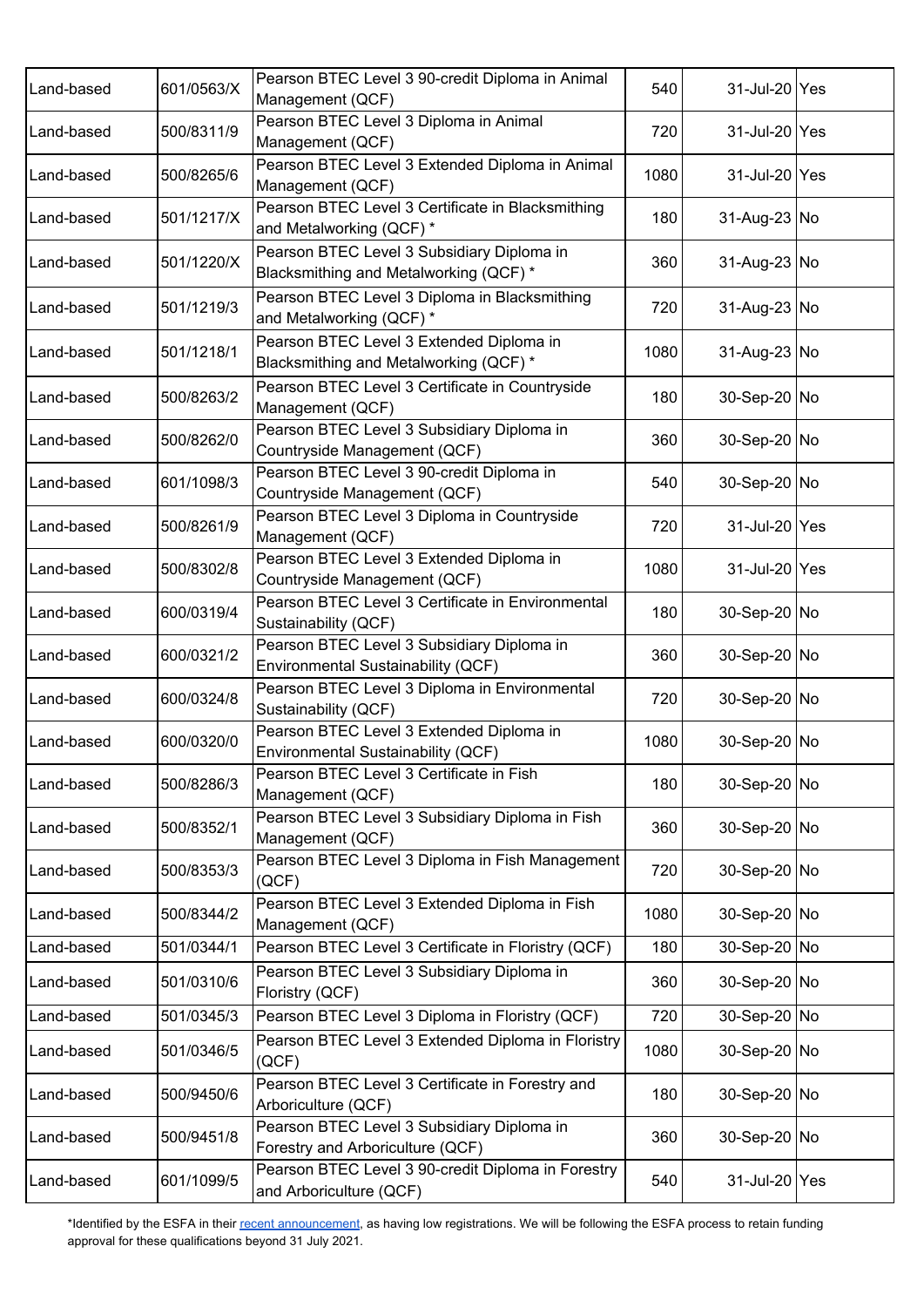| Land-based   | 500/9449/X | Pearson BTEC Level 3 Diploma in Forestry and<br>Arboriculture (QCF)          | 720  | 30-Sep-20 No  |  |
|--------------|------------|------------------------------------------------------------------------------|------|---------------|--|
| Land-based   | 500/9448/8 | Pearson BTEC Level 3 Extended Diploma in<br>Forestry and Arboriculture (QCF) | 1080 | 30-Sep-20 No  |  |
| Land-based   | 500/9433/6 | Pearson BTEC Level 3 Certificate in Horse<br>Management (QCF)                | 180  | 30-Sep-20 No  |  |
| Land-based   | 500/9432/4 | Pearson BTEC Level 3 Subsidiary Diploma in Horse<br>Management (QCF)         | 360  | 31-Jul-20 Yes |  |
| Land-based   | 601/0564/1 | Pearson BTEC Level 3 90-credit Diploma in Horse<br>Management (QCF)          | 540  | 31-Jul-20 Yes |  |
| Land-based   | 500/9431/2 | Pearson BTEC Level 3 Diploma in Horse<br>Management (QCF)                    | 720  | 31-Jul-20 Yes |  |
| Land-based   | 500/9428/2 | Pearson BTEC Level 3 Extended Diploma in Horse<br>Management (QCF)           | 1080 | 31-Jul-20 Yes |  |
| Land-based   | 500/8350/8 | Pearson BTEC Level 3 Certificate in Horticulture<br>(QCF)                    | 180  | 31-Jul-20 No  |  |
| Land-based   | 500/8351/X | Pearson BTEC Level 3 Subsidiary Diploma in<br>Horticulture (QCF)             | 360  | 31-Jul-20 Yes |  |
| Land-based   | 601/1100/8 | Pearson BTEC Level 3 90-credit Diploma in<br>Horticulture (QCF)              | 540  | 31-Jul-20 Yes |  |
| Land-based   | 500/8336/3 | Pearson BTEC Level 3 Diploma in Horticulture<br>(QCF)                        | 720  | 31-Jul-20 Yes |  |
| Land-based   | 500/8266/8 | Pearson BTEC Level 3 Extended Diploma in<br>Horticulture (QCF)               | 1080 | 31-Jul-20 Yes |  |
| Land-based   | 501/0300/3 | Pearson BTEC Level 3 Certificate in Land-based<br>Technology (QCF)           | 180  | 30-Sep-20 No  |  |
| Land-based   | 501/0314/3 | Pearson BTEC Level 3 Subsidiary Diploma in<br>Land-based Technology (QCF)    | 360  | 30-Sep-20 No  |  |
| Land-based   | 601/0565/3 | Pearson BTEC Level 3 90-credit Diploma in<br>Land-based Technology (QCF)     | 540  | 30-Sep-20 No  |  |
| Land-based   | 501/0299/0 | Pearson BTEC Level 3 Diploma in Land-based<br>Technology (QCF)               | 720  | 30-Sep-20 No  |  |
| Land-based   | 501/0236/9 | Pearson BTEC Level 3 Extended Diploma in<br>Land-based Technology (QCF)      | 1080 | 30-Sep-20 No  |  |
| Law          | 500/7713/2 | Pearson BTEC Level 3 Certificate in Applied Law<br>(QCF)                     | 180  | 31-Jul-20 Yes |  |
| Law          | 500/7719/3 | Pearson BTEC Level 3 Subsidiary Diploma in<br>Applied Law (QCF)              | 360  | 30-Sep-20 No  |  |
| Music        | 500/7718/1 | Pearson BTEC Level 3 Certificate in Music (QCF)                              | 180  | 31-Jul-20 Yes |  |
| <b>Music</b> | 500/7844/6 | Pearson BTEC Level 3 Subsidiary Diploma in Music<br>(QCF)                    | 360  | 31-Aug-23 No  |  |
| <b>Music</b> | 600/6682/9 | Pearson BTEC Level 3 90-credit Diploma in Music<br>(QCF)                     | 540  | 30-Sep-20 No  |  |
| Music        | 500/7871/9 | Pearson BTEC Level 3 Diploma in Music (QCF)                                  | 720  | 31-Aug-23 No  |  |
| <b>Music</b> | 500/7717/X | Pearson BTEC Level 3 Extended Diploma in Music<br>(QCF)                      | 1080 | 30-Sep-20 No  |  |
| <b>Music</b> | 500/7870/7 | Pearson BTEC Level 3 Certificate in Music<br>Technology (QCF)                | 180  | 31-Aug-23 No  |  |
| <b>Music</b> | 500/7872/0 | Pearson BTEC Level 3 Subsidiary Diploma in Music<br>Technology (QCF)         | 360  | 31-Aug-23 No  |  |
| <b>Music</b> | 600/6683/0 | Pearson BTEC Level 3 90-credit Diploma in Music<br>Technology (QCF)          | 540  | 30-Sep-20 No  |  |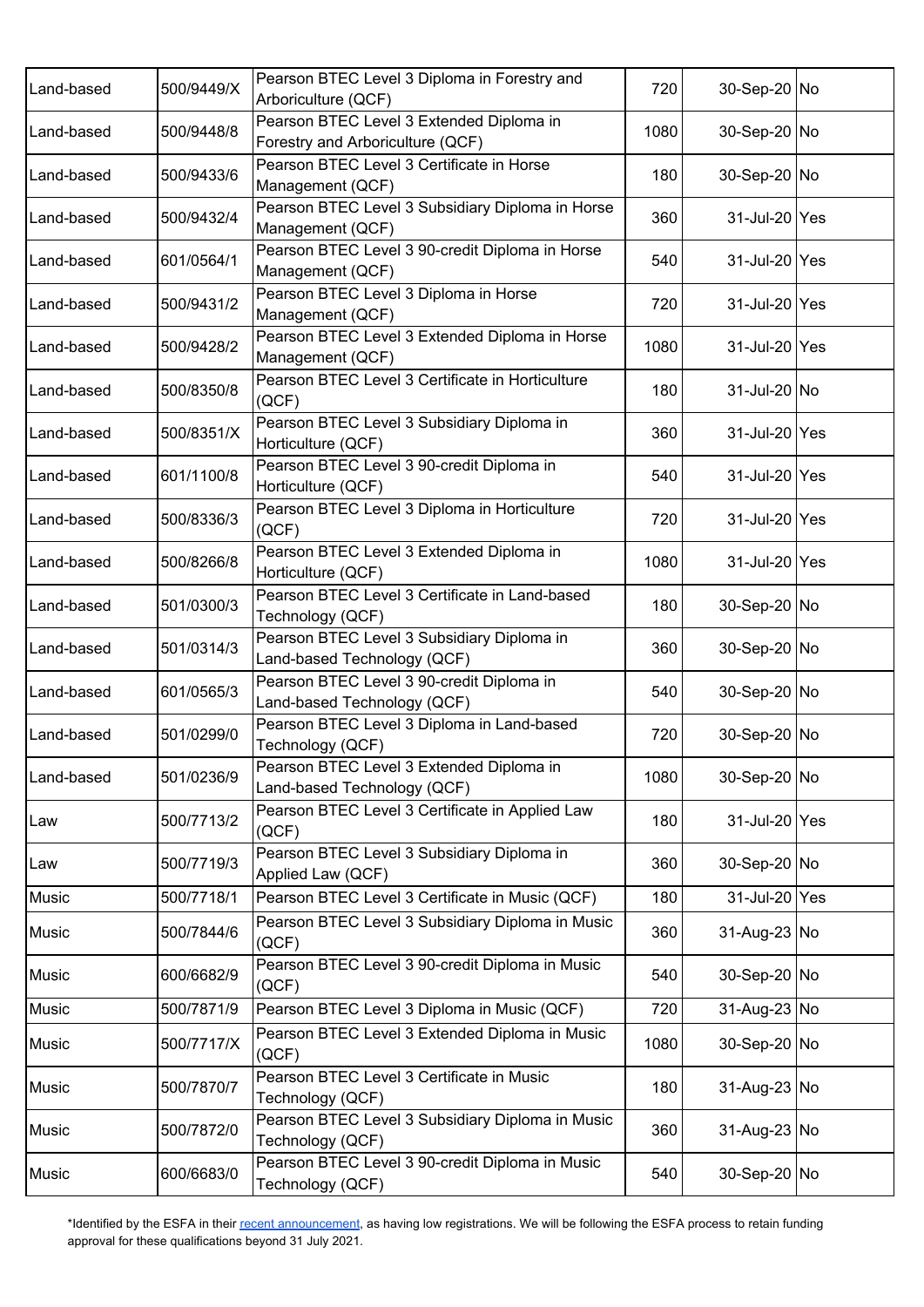| <b>Music</b>                         | 500/7837/9 | Pearson BTEC Level 3 Diploma in Music Technology<br>(QCF)                       | 720  | 30-Sep-20 No  |  |
|--------------------------------------|------------|---------------------------------------------------------------------------------|------|---------------|--|
| <b>Music</b>                         | 500/7716/8 | Pearson BTEC Level 3 Extended Diploma in Music<br>Technology (QCF)              | 1080 | 30-Sep-20 No  |  |
| <b>Performing Arts</b>               | 500/6920/2 | Pearson BTEC Level 3 Certificate in Performing Arts<br>(QCF)                    | 180  | 31-Jul-20 Yes |  |
| <b>Performing Arts</b>               | 500/6919/6 | Pearson BTEC Level 3 Subsidiary Diploma in<br>Performing Arts (QCF)             | 360  | 31-Jul-20 Yes |  |
| <b>Performing Arts</b>               | 600/3953/X | Pearson BTEC Level 3 90-credit Diploma in<br>Performing Arts (QCF)              | 540  | 31-Jul-20 Yes |  |
| <b>Performing Arts</b>               | 500/6873/8 | Pearson BTEC Level 3 Diploma in Performing Arts<br>(QCF)                        | 720  | 31-Jul-20 Yes |  |
| <b>Performing Arts</b>               | 500/6872/6 | Pearson BTEC Level 3 Extended Diploma in<br>Performing Arts (QCF)               | 1080 | 31-Jul-20 Yes |  |
| <b>Production Arts</b>               | 500/7102/6 | Pearson BTEC Level 3 Certificate in Production Arts<br>(QCF)                    | 180  | 31-Aug-23 No  |  |
| <b>Production Arts</b>               | 500/7380/1 | Pearson BTEC Level 3 Subsidiary Diploma in<br>Production Arts (QCF)             | 360  | 31-Aug-23 No  |  |
| <b>Production Arts</b>               | 601/1094/6 | Pearson BTEC Level 3 90-credit Diploma in<br>Production Arts (QCF)              | 540  | 31-Jul-20 No  |  |
| <b>Production Arts</b>               | 500/7364/3 | Pearson BTEC Level 3 Diploma in Production Arts<br>(QCF)                        | 720  | 31-Aug-23 No  |  |
| <b>Production Arts</b>               | 500/7381/3 | Pearson BTEC Level 3 Extended Diploma in<br>Production Arts (QCF)               | 1080 | 31-Jul-20 No  |  |
| <b>Public Services</b>               | 500/7840/9 | Pearson BTEC Level 3 Certificate in Public Services<br>(QCF)                    | 180  | 31-Aug-21 No  |  |
| <b>Public Services</b>               | 500/7862/8 | Pearson BTEC Level 3 Subsidiary Diploma in Public<br>Services (QCF)             | 360  | 31-Aug-21 No  |  |
| <b>Public Services</b>               | 600/3891/3 | Pearson BTEC Level 3 90-credit Diploma in Public<br>Services (QCF)              | 540  | 31-Aug-21 No  |  |
| <b>Public Services</b>               | 500/7867/7 | Pearson BTEC Level 3 Diploma in Public Services<br>(QCF)                        | 720  | 31-Aug-21 No  |  |
| <b>Public Services</b>               | 500/7801/X | Pearson BTEC Level 3 Extended Diploma in Public<br>Services (QCF)               | 1080 | 31-Aug-21 No  |  |
| Sport                                | 500/6753/9 | Pearson BTEC Level 3 Certificate in Sport (QCF)                                 | 180  | 31-Jul-20 Yes |  |
| Sport                                | 500/6751/5 | Pearson BTEC Level 3 Subsidiary Diploma in Sport<br>(QCF)                       | 360  | 31-Jul-20 Yes |  |
| Sport                                | 600/3931/0 | Pearson BTEC Level 3 90-credit Diploma in Sport<br>(QCF)                        | 540  | 31-Jul-20 Yes |  |
| Sport                                | 500/6755/2 | Pearson BTEC Level 3 Diploma in Sport (QCF)                                     | 720  | 31-Jul-20 Yes |  |
| Sport                                | 500/6764/3 | Pearson BTEC Level 3 Extended Diploma in Sport<br>(QCF)                         | 1080 | 31-Jul-20 Yes |  |
| Sport and                            | 500/6679/1 | Pearson BTEC Level 3 Certificate in Sport and                                   | 180  | 30-Sep-20 No  |  |
| <b>Exercise Science</b>              |            | Exercise Sciences (QCF)                                                         |      |               |  |
| Sport and<br><b>Exercise Science</b> | 500/6765/5 | Pearson BTEC Level 3 Subsidiary Diploma in Sport<br>and Exercise Sciences (QCF) | 360  | 31-Jul-20 Yes |  |
| Sport and<br><b>Exercise Science</b> | 600/3930/9 | Pearson BTEC Level 3 90-credit Diploma in Sport<br>and Exercise Sciences (QCF)  | 540  | 31-Jul-20 Yes |  |
| Sport and<br><b>Exercise Science</b> | 500/6766/7 | Pearson BTEC Level 3 Diploma in Sport and<br>Exercise Sciences (QCF)            | 720  | 31-Jul-20 Yes |  |
| Sport and<br><b>Exercise Science</b> | 500/6801/5 | Pearson BTEC Level 3 Extended Diploma in Sport<br>and Exercise Sciences (QCF)   | 1080 | 31-Jul-20 Yes |  |